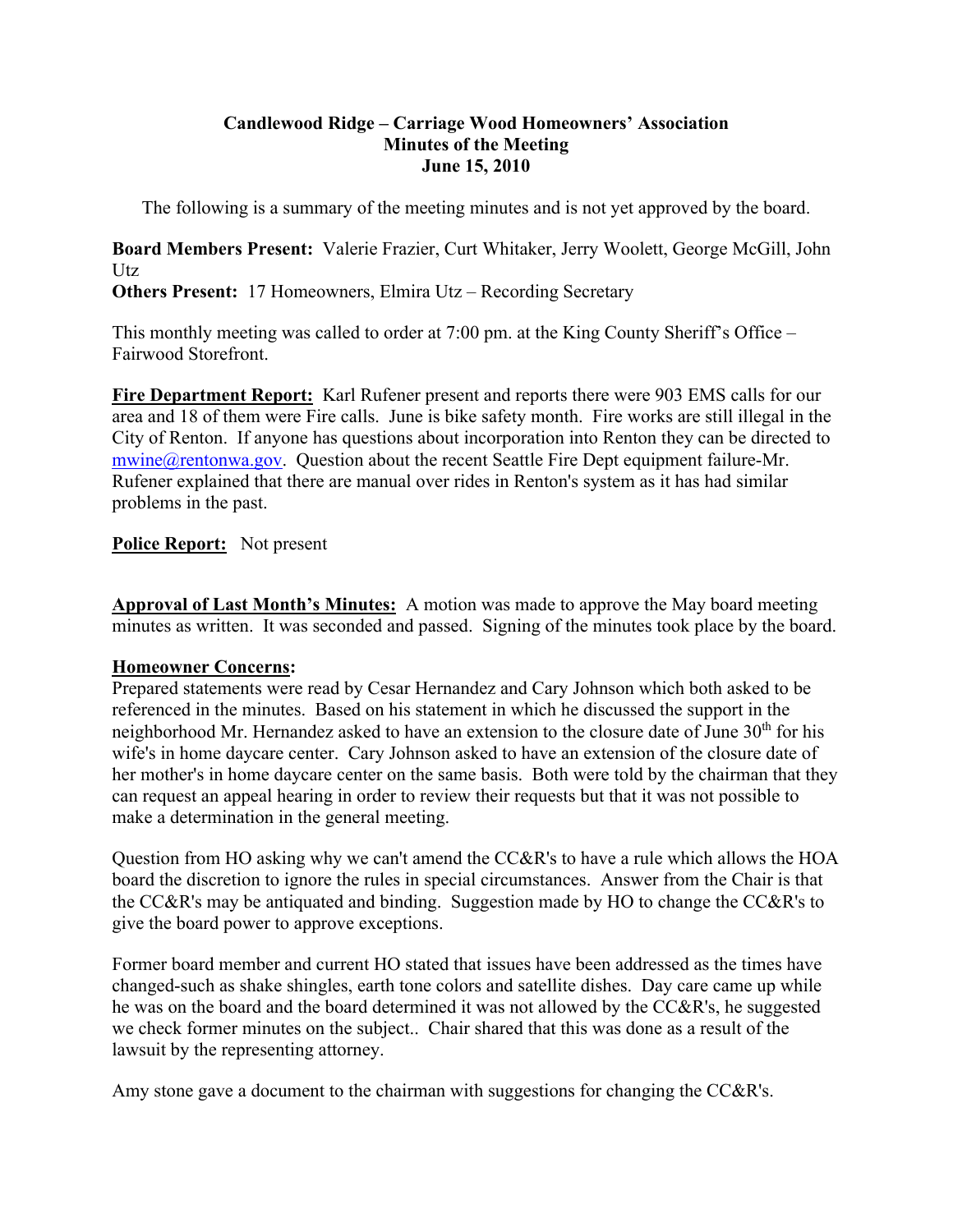HO said that he was told by a former board member that a written complaint is what determines if a day care is allowed to operate or not. Question was asked if the daycares in question were complained about. Answer from chair is that no, they were not complained about, but the board was given legal notice and notice means they have to work on the issue.

### **Committee Reports: Treasurer's Report:**

- 1. End of May 2010 Financial Statement Summary Facts:
	- We have started the year in near normal fashion. 81% of our projected budget income has been received.
	- We have received foreclosure notices on several homes in our Association.
- 2. At the end of May we had 100 homeowners who were delinquent in payment of their dues.

HO says they have heard from fellow homeowners that they sent their dues in but that they were not deposited. This affected the initial validation of some of the votes for a special meeting. It was shared that the book keeper does the best she can to submit the deposits in a timely fashion and that the board made sure all checks were deposited before validating the votes. It resolved 13 of the 35 people's votes. Treasure said he would follow up regarding the claim that checks have not been deposited.

What are the job duties of the book keeper? She handles billing, liens, mail, etc.

Motion to accept report as written-passed.

# **ACC Report:**

- 1. Fifteen ACC requests were submitted since the last meeting. Two were for windows, one for a roof, one for a fence, seven for paint, and four for miscellaneous projects.
- 2. We have had many questions over the last few months regarding our composite shingle roofing requirements. The guidelines which have been in place since 1994, state that roofing material must generally weigh 360 pounds per square or more **and** have a 40 year or greater guarantee. Both the weight and guarantee/warranty requirements must be met. The weight requirement was implemented to insure installed roofing materials had a reasonable thickness/definition. A complete list of roofing materials currently being approved is maintained by the ACC and will be provided on request.

 HO asked if the CW Greenbelt border north of Ridgewood is owned by the HOA. The answer is No, the area belongs to the County.

Reminder - Our CC&Rs and Rules and Regulations clearly state that exterior projects such as roofs, painting, fencing, decks, driveways, major landscaping and patios require the submission and approval of an ACC request before commencing the project. The ACC has up to 30 days to respond to an ACC request but tries to respond much sooner than that. It is recommended that if a response to an ACC request has not been received within two weeks, the homeowner should contact the ACC Chairman via email at  $\architecture@crcwhoa.org$  or by leaving a voice message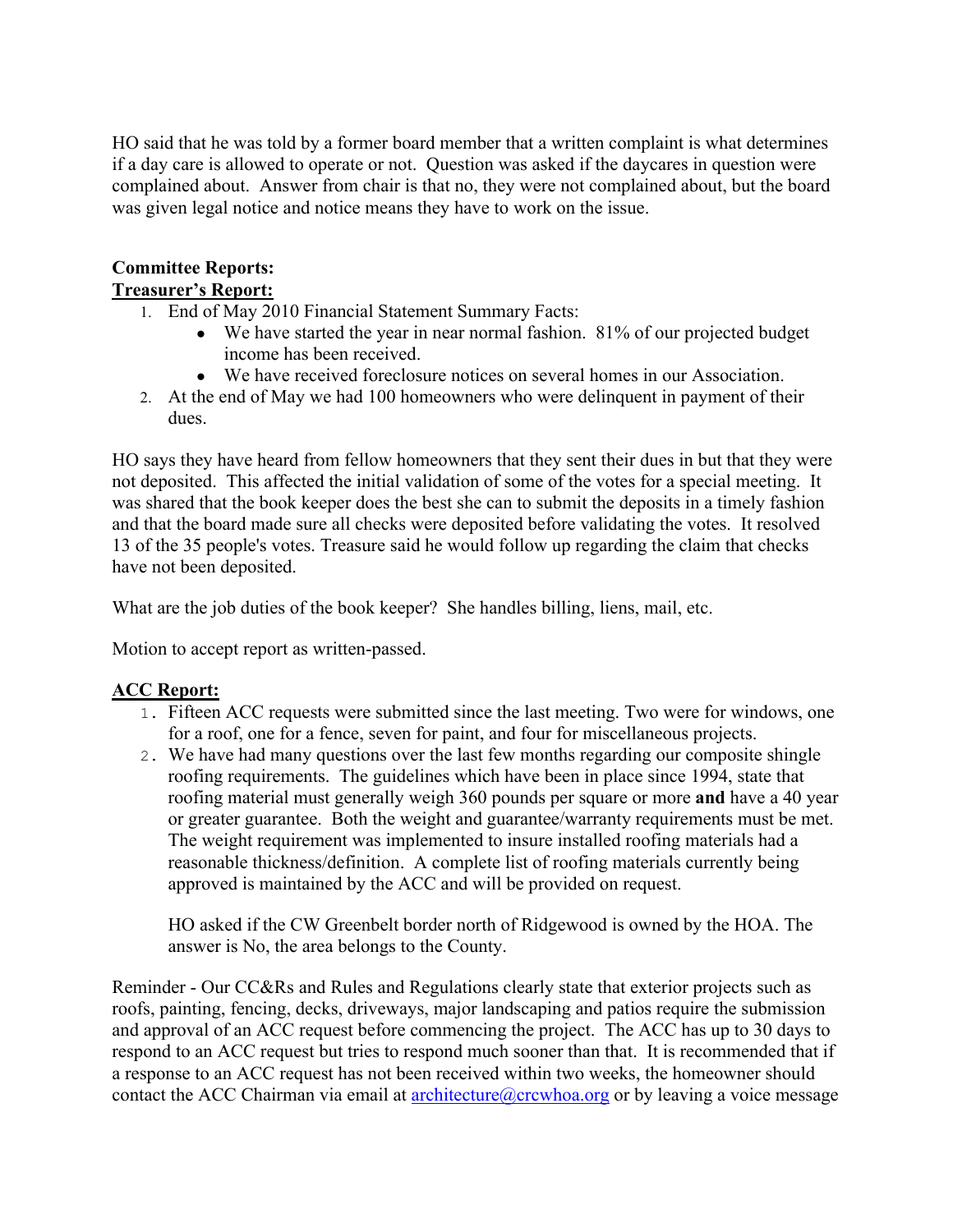at 425-738-8611. For emergency type repairs notify the ACC Chairman as indicated above and mention that it is an emergency type situation. Please do not contact the ACC chairman via a home phone number.

3. Please remember we do not accept ACC request forms via email. Please mail them to CR/CW HOA, PO Box 58397, Renton, WA 98058.

Motion to accept as written-passed.

### **Common Areas Maintenance Report:**

- 1: Reminder to all Homeowners It is our responsibility (Not King County's) to keep the Street drains clear. Please clear the debris and leaves from the drains by your house And at the ends of your street.
- 2: We continue to have branches and trees fall onto the paths at CR Park. Please contact me at commonareas@crcwhoa.org or call 425-738-8611 and leave a message if you notice any trees or branches at either park or any of the Common areas or entrances.
- 3: Received check for replacement of tree and bushes destroyed by car in Dec 09.
- 4: CR HO requested assistance in maintenance of center island in cul de sac. Will have Canber give a quote.
- 5: CW HO requested that a large bush at the center entrance be removed or trimmed down as it is making a mess on his property and casting a huge shadow in his yard, not allowing his plants to grow. Have asked Canber for a quote.
- 6: HO whose house backs up to CW Park has priced plants to plant along the fence that has been vandalized. CAM chair told her that the HOA might help in some way.
- 7: Please keep a watch for suspicious Activity and call 911 we have a new case Number to report any after hour or unruly activity in the Parks #09-179682.
- 8: Will ask Canber for a recommendation for plantings along the fence in the Carriage Wood Park.

HO states that the stones in Carriage Wood park are dangerous to children who might decide to jump from one to the other and fall. Chair asked for assessment by the HOA insurance company be done regarding the stones.

HO asked others to keep their sidewalks clean and clear and not to park on them.

- **Reminder:** Our parks are private parks which exist for the use and enjoyment of HOA residents, their families and guests. They are not public parks. Our park Usage rules apply to everyone. Following arc some of the rules that have been established to maximize safety, and minimize liability and maintenance cost:
- A. Park Hours: 9:00 am to dusk.
- B. No Smoking, alcohol, drugs, loud music, golfing, motorized vehicles or **Fireworks** are allowed.
- I. Animals must be leashed and owners are responsible for cleaning up after their animals. Motion to accept report as written-passed.

## **Complaints Negotiations Report:**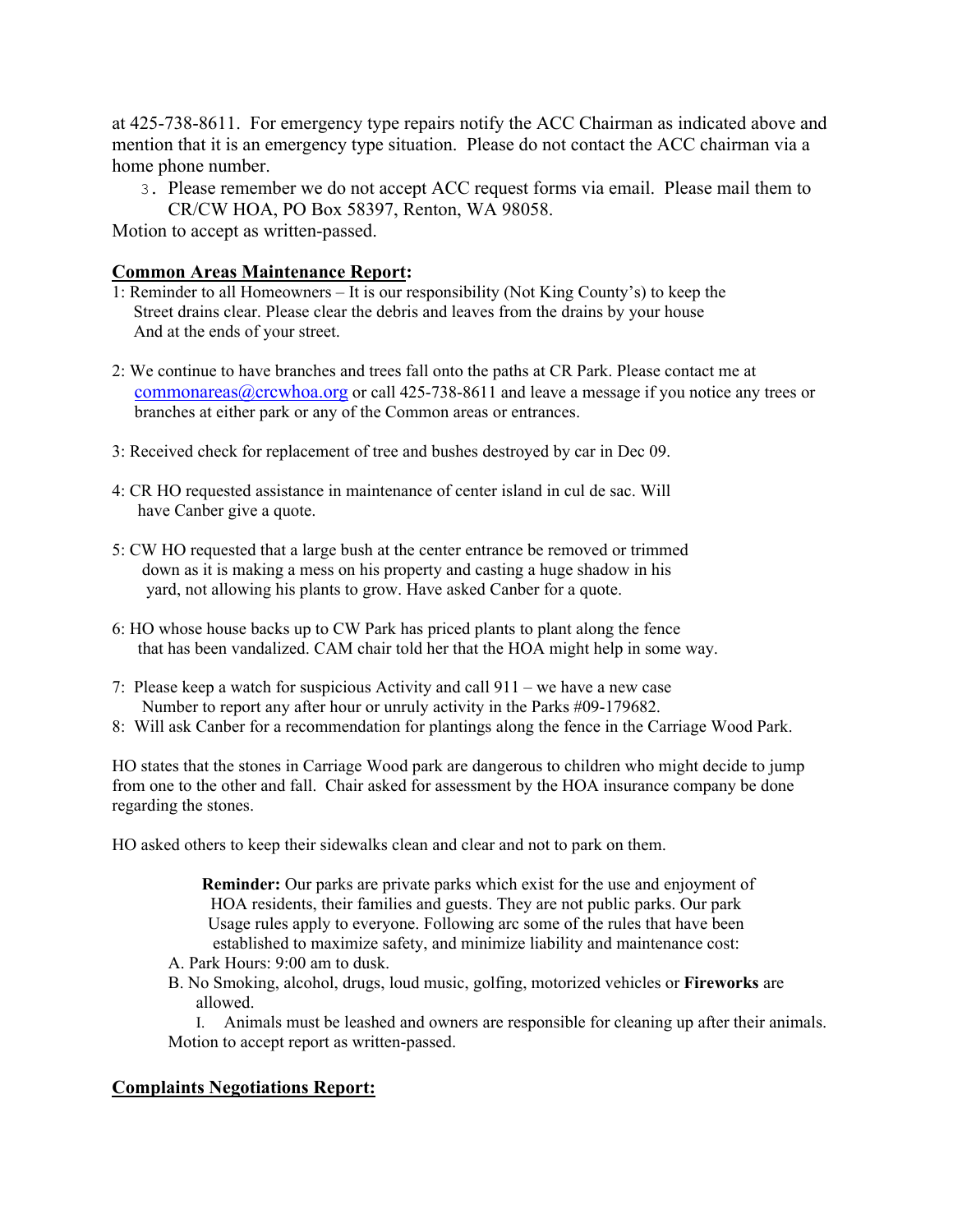- 1. There are currently 11 open active complaints
	- a. 5 are in the fines stage
	- b. 5 have received their  $1<sup>st</sup>$  non-compliance letter
	- c. 1 has received their  $2<sup>nd</sup>$  certified non-compliance letters
	- d. Three of our active complaints have been turned over to our attorney.
- 2. Six non-compliance issues were closed since the last meeting.

#### Reminder:

**Animal provisions of our CC&Rs: "**No animals, livestock or poultry of any kind shall be raised, bred or kept on any lot, except that dogs, cats or other common household pets may be kept in compliance with existing laws and regulations and provided they are not kept, bred, or maintained for commercial purposes. The foregoing is intended also to exclude the keeping of any pets, such as cats, dogs or birds, in numbers or under conditions reasonably objectionable in the closely built-up residential community; provided, however, that no pet is permitted hereunder shall be allowed beyond the owner's lot unless the same be securely fastened to a lease or other restraining device."

Motion to accept report as written. Passed.

## **Capital Improvement Committee:**

- 1: Nothing new to report.
- 2: Let us know of any other suggestions for Capital Improvements.

## **Legal and Insurance Report:**

No news on settlement of Legal fees in Lowery suit.

Enough validated requests for a special meeting have been received. Notice has to be given to HO's. Meeting will take place between 15-60 days.

Discussion of delinquent dues for voting HO's and current economy. HO asked how many homes-answer 850. How many homes are bank owned and do they pay dues? Specific numbers are not known and they do pay dues but not all of them are current.

## **Nominating committee Report:**

Will create a committee for nominations after the special meeting date is set. Reminder offered that the committee can vet candidates but won't limit candidates since they can be nominated from the floor during the meeting.

## **Rental Home / Change of Address Committee**

Changes of Address and Rentals

 Reminder – When HOA correspondence needs to be delivered to an address other than the HOA street address, your HOA needs to be notified in writing of the correct address to send the correspondence. This applies to absentee homeowners who are renting or leasing their homes, homes that are vacant, and homeowners who choose to receive their correspondence at a PO Box or alternate address. In addition homeowners who are renting or leasing are required to comply the provisions of the Leasing/Rental of Homes/Tenants Rules and Regulations.

## **Old Business:**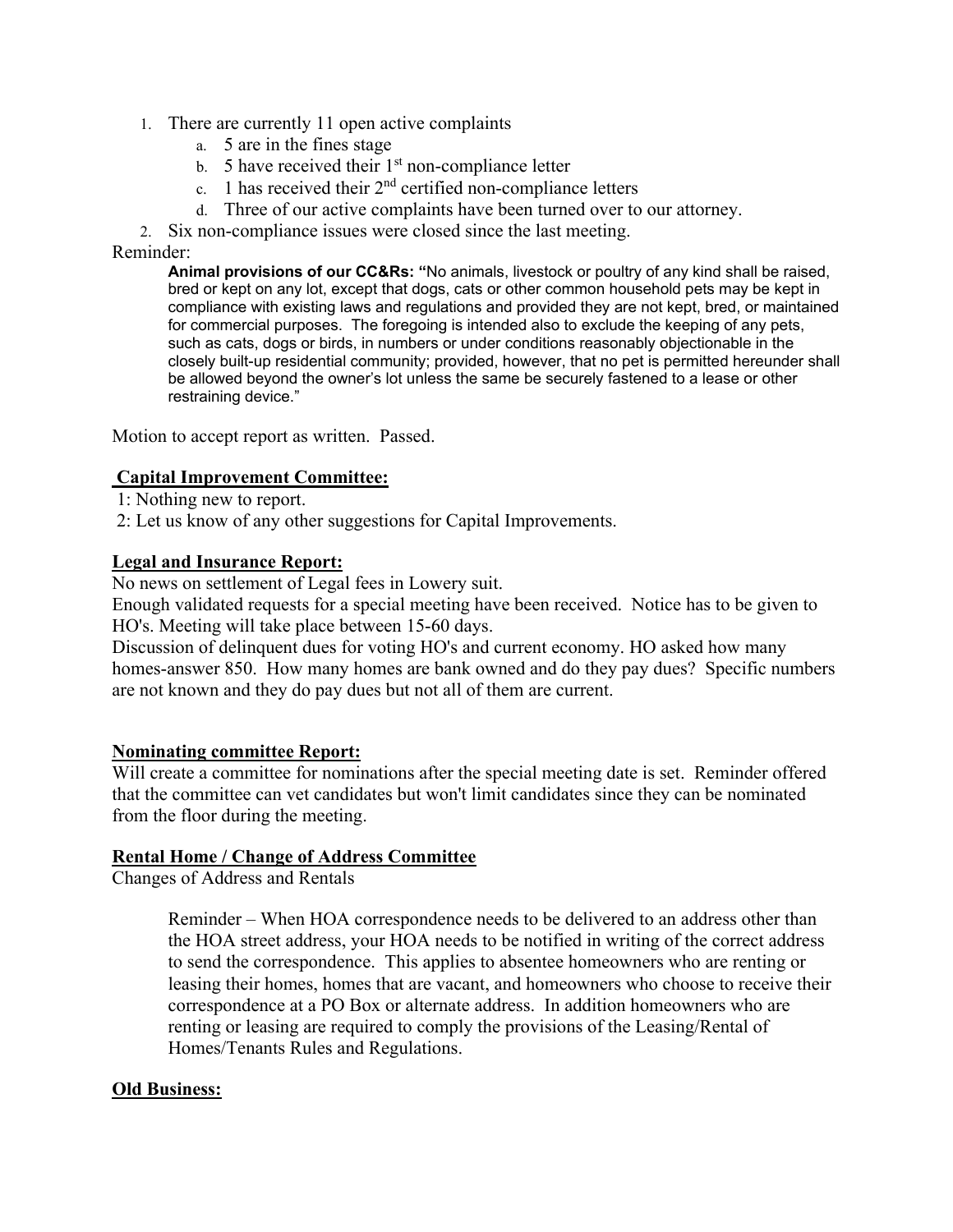Recycling/Dumpster service event has been pushed out till perhaps the end of the Summer.

# **New Business:**

- There was a car prowl in Carriage Wood-smash and grab.
- Special meeting requested by HO's is moving forward-logistics being settled.
- Summer picnic is not done. No date is on the calendar and we are in need of volunteers.
- Contact Insurance Agent to assess risk of rocks in Carriage Wood park.
- Sam will be patrolling on the  $4<sup>th</sup>$  of July. HO mentioned they hope he will also patrol after the holiday as fireworks are still often going off all week.

# **A motion was made to adjourn the meeting at 8:10 pm.**

# **Special submission by HO to board**

Mr. Johnson asked that his entire document be submitted detailing the progression of requesting the special meeting: **Summary of Obtaining HOA CR/CW Special Meeting Request**

In February 2010

- Seven Families started weekly meetings because of their dissatisfaction with the 2010 Annual Meeting results.
- $\circ$  At the February 16<sup>th</sup> Board Meeting:
	- Requested names and addresses of all the Homeowners in the CR/CW Association which they agreed to do.
	- Requested and received guidance from the Board on the process of calling a Special Meeting of the Homeowners, and changing the CC&R's and Bylaws.

In March 2010

- Determined direction on Changes that would revive this Association into a more friendly and pleasant community to live.
- Received paper copy of all the addresses of the Homeowner in the CR/CW Association.
- $\circ$  Received donation from the core Homeowners to pay for the stamps and printing expense.

In April 2010

- Developed the proposed Bylaw Changes and created the Meeting Request and Proxy form.
- Went to printing on the Cover Letter, Meeting Request and Proxy form on April  $13<sup>th</sup>$
- $\circ$  Received the printed matter back from the printers on April 16<sup>th</sup>
- $\circ$  On April 17<sup>th</sup>, more than 20 homeowners, family and friends stuffed and stamped 850 envelopes in 2 hours and 15 minutes. Delivered them to the Post Office Distribution Center that afternoon.

In May 2010

○ Delivered 233 of the required 213 signed CR/CW Homeowner Special Meeting Request forms to the Board after they had adjourned their monthly Board Meeting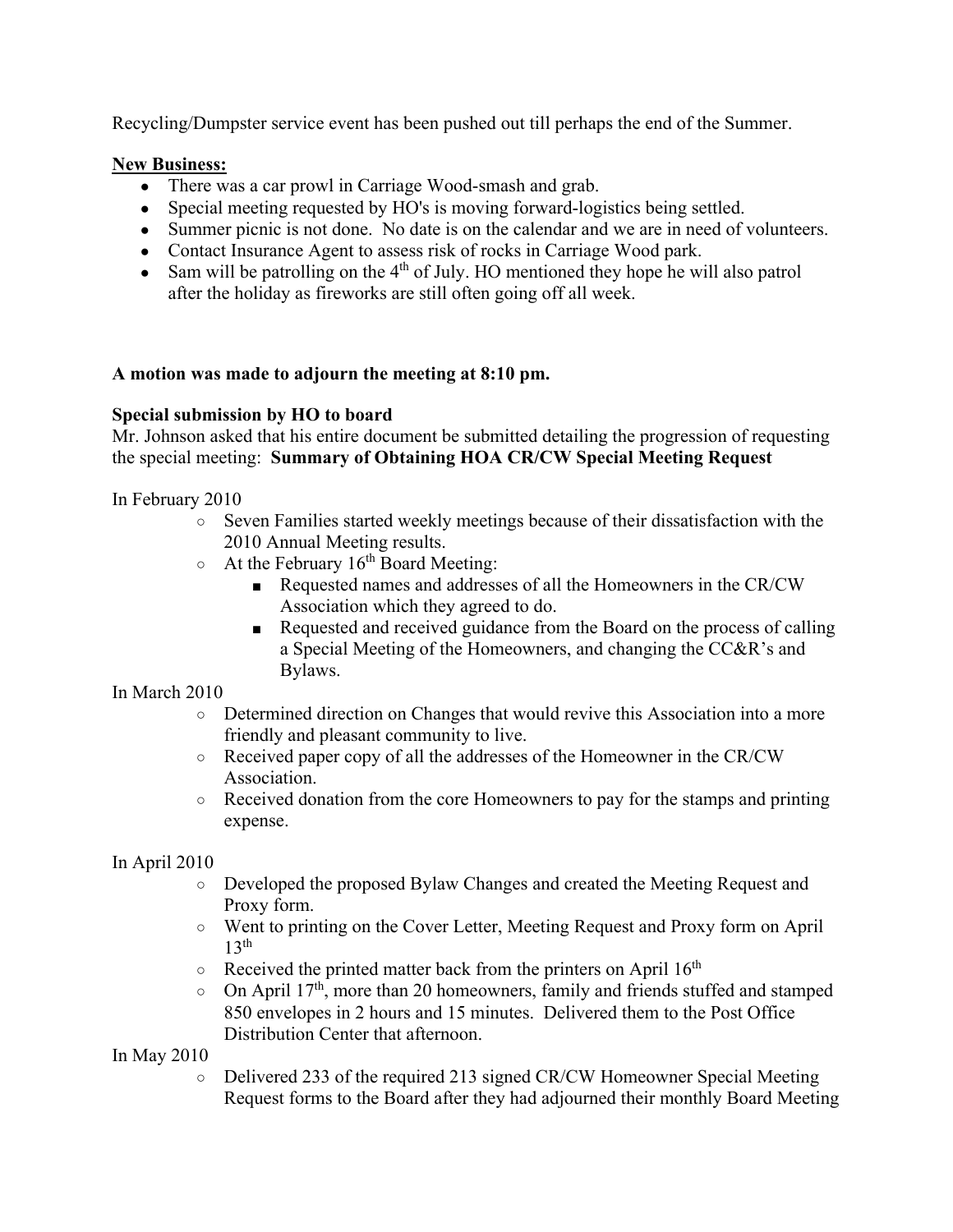on May  $20<sup>th</sup>$ .

- $\circ$  On May 27<sup>th</sup>, receive email notification from John Utz that 35 of the 233 Meeting Request forms from Homeowners were not current with their Association dues which meant we were 15 Meeting Request short of the 213 needed to have the Board call the Special Meeting.
- o Continued to contact additional Homeowners to obtain the required 15 more signed Meeting Request forms.

In June 2010

- Continued to contact additional Homeowners to obtain more signed Meeting Request forms in which they were asked if they are current with their dues.
- $\circ$  June 8<sup>th</sup>, received the last of the 15 signed Special Meeting Request forms.
- $\circ$  On the evening of June 8<sup>th</sup>, delivered the 15 signed Meeting Request forms to John Utz. John verbally shared with Alan Ludwig, during that delivery, that 12 of the 35 previously rejected were now re-certified and they would be counted towards the 213 needed. That information means that only 3 of the delivered 15 were needed to qualify for the Board to call the Special Meeting.

**Welcoming Committee** – If you are new to the neighborhood and would like an HOA information packet, call the HOA phone number at 425-738-8611 and leave a voice message or send an email request to HYPERLINK "mailto:info@crcwhoa.org"info@crcwhoa.org.

**Special Topics:** Visit our Website and contact the HOA via Email at: Web – HYPERLINK "http://www.crcwhoa.org/"www.crcwhoa.org Email – HYPERLINK "mailto:info@crcwhoa.org"info@crcwhoa.org

# **Next Board Meetings:**

July  $20<sup>th</sup>$ Aug  $17<sup>th</sup>$ Sept  $21<sup>st</sup>$ 

Meetings are usually held at **7:00 pm.** at the Sheriff's Office, Albertson's Shopping Center. All Homeowners are welcome to attend.

# **Candlewood Ridge / Carriage Wood Announcements & Reminders**

**\*ACC Requests** - The HOA CC&Rs and Rules and Regulations documents clearly state that exterior projects such as roofs, painting, fencing, decks and patios require the submission and approval of an ACC request before commencing the project. The ACC has up to 30 days to respond to an ACC request but tries to respond much sooner. It is recommended that if a response to an ACC request has not been received within two weeks, the homeowner contact the ACC Chairperson via email at HYPERLINK

"mailto:architecture@crcwhoa.org"architecture@crcwhoa.org or by leaving a voice message at 425-227-4227. ACC request forms can be found in the Fairwood Flyer or on the HOA website at HYPERLINK "http://www.crcwhoa.org/"www.crcwhoa.org. *Please do not contact the ACC Chairperson via a home phone number.*